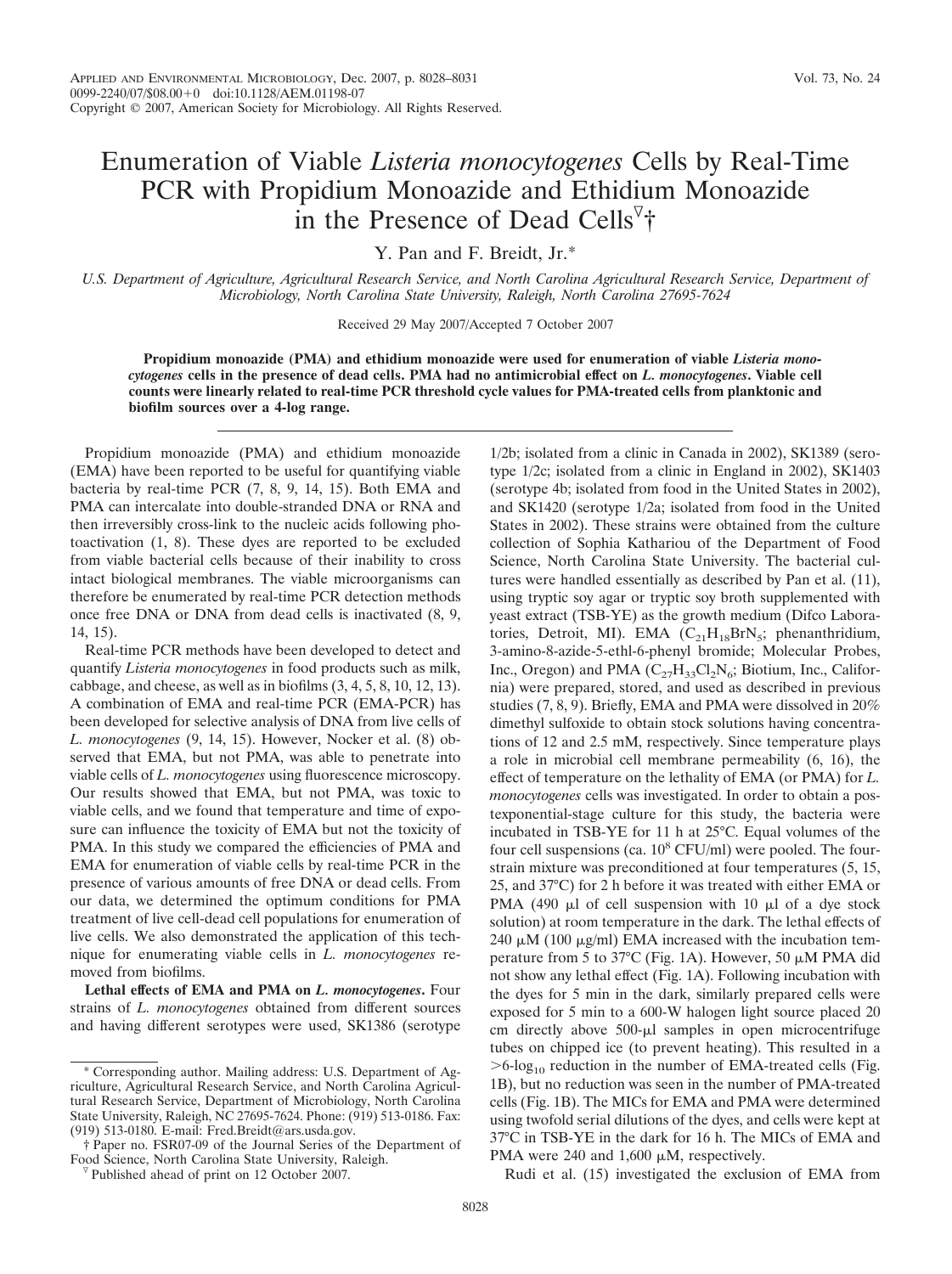

FIG. 1. Effects of PMA and EMA on DNA amplification from viable and dead cells of *L. monocytogenes*. (A and B) Viable cell density was determined following 5 min of incubation in the dark (A) and after 5 min of exposure to light (B). (C and D) Effects of PMA and EMA on DNA amplification from viable cells (C) and heat-killed cells (D). The bars indicate the mean values, and the error bars indicate the standard deviations  $(n = 3)$ . Different letters indicate a significant difference  $(P < 0.05)$ .

viable *Campylobacter jejuni* cells by using inhibitors of efflux systems. They found no evidence that efflux pump systems were responsible for excluding EMA from viable cells (15). The effects of temperature that we observed for EMA toxicity may have reflected changes in cell membrane fluidity or permeability. PMA apparently cannot penetrate through the viable cell membrane of *L. monocytogenes*. This may be due to the higher positive charge of the PMA molecule than of the EMA molecule (8).

**Effects of PMA and EMA on DNA amplification in PCR.** The four-strain mixture of exponential-stage cultures was subjected to heat treatment for 10 min at 80°C to generate a dead cell population. Aliquots of viable or dead cell suspensions were treated with EMA or PMA as described above. After light exposure, the cell suspensions were harvested by centrifugation at  $6,000 \times g$  for 5 min. Genomic DNA from the cell pellet was isolated using a DNeasy blood and tissue kit (Qiagen) by following the supplier's protocol for gram-positive bacteria. Forward primer 5'-GCGGATGTGATTGATTTA C-3' and reverse primer 5'-AAACTGCACTAACTCTTGAA T-3 were used to target a 78-bp fragment of the *prs* gene which is present in all *Listeria* species (2). Real-time PCR amplification was performed with a 96-well thermocycler (iCycler; Bio-Rad Laboratories). The reaction mixtures  $(25 \mu I)$  consisted of the primers (300 nM), 4.0  $\mu$ l of template, and 12.5  $\mu$ l of 2× iQ SYBR green Supermix (catalog no. 170-8882; Bio-Rad Laboratories, California). The cycling conditions were as follows: 94°C for 3 min, followed by 35 cycles of 94°C for 20 s, 58°C for 30 s, and 72°C for 25 s and then a final step of 72°C for 10 min after the cycling was completed. Threshold cycle  $(C_T)$  values

were automatically generated by the MyiQ (Bio-Rad) software.

The  $C_T$  values for EMA (240  $\mu$ M)-treated viable cells increased by 0.8 cycle to 4.5 cycles as the preconditioning temperature was raised from 5 to 37°C (Fig. 1C). However, there was no difference in  $C_T$  values for PMA (50  $\mu$ M)-treated cells (Fig. 1C). The  $C_T$  values for killed cell aliquots treated with EMA or PMA were not different with different preincubation temperatures (Fig. 1D). The concentrations of the two dyes used in this study have been reported to be the optimal concentrations for enumeration of viable cells (7, 9, 14, and 15). A lower concentration of EMA  $(50 \mu M)$  was tested along with a higher concentration (240  $\mu$ M), as well as with 50  $\mu$ M PMA, to examine the efficiency of viable cell enumeration. For *L. monocytogenes* viable cells, there was no statistically significant difference between the higher concentration of EMA (240  $\mu$ M) and the lower concentration of EMA  $(50 \mu M)$  (data not shown).

**Optimization of PMA treatments for** *L. monocytogenes***.** To optimize the PMA treatments, viable cell aliquots and killed cell aliquots were treated with different concentrations of PMA or subjected to repeated PMA treatments. The  $C_T$  values for the killed cell aliquots (approximately  $2.4 \times 10^7$  cells/ml) treated with PMA  $(50 \mu M)$  two or three times were similar,  $10.7 \pm 0.35$ , and the average value was 2.8 cycles more than the value for the aliquots treated only once. Varying the PMA concentration (50, 100, and 200  $\mu$ M) or the incubation temperature (23 and 40°C) did not result in a significant difference in  $C_T$  values for either viable cell samples or killed cell samples. Based on these data, repeating the PMA  $(50 \mu M)$  treatment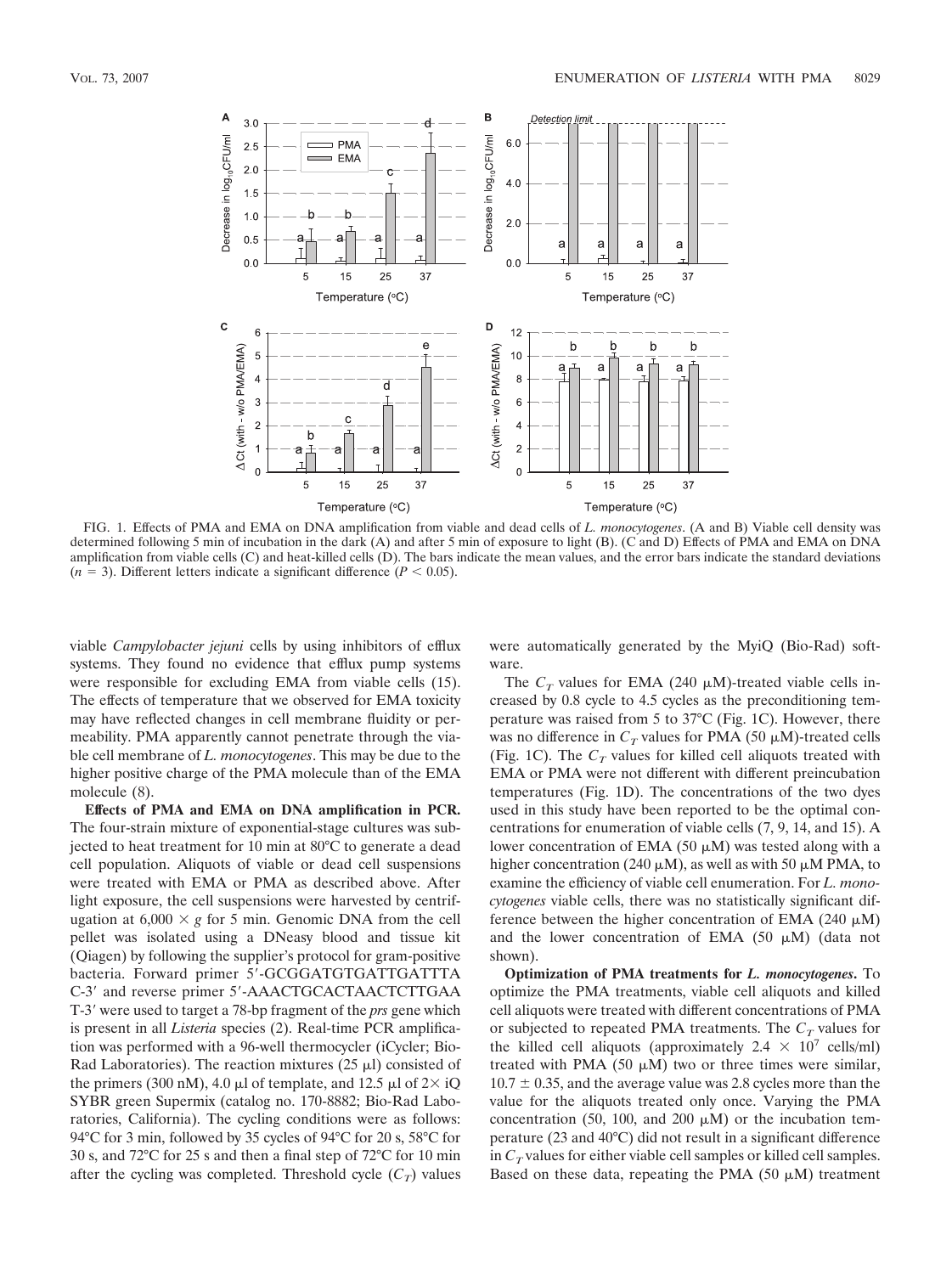| Dead cell density<br>$(\log_{10} CFU/ml)$ | $C_T$ value with a viable cell density of ": |                      |                      |                      |                      |                      |                      |        |
|-------------------------------------------|----------------------------------------------|----------------------|----------------------|----------------------|----------------------|----------------------|----------------------|--------|
|                                           | $8 \log_{10} CFU/ml$                         | $7 \log_{10} CFU/ml$ | $6 \log_{10} CFU/ml$ | $5 \log_{10} CFU/ml$ | $4 \log_{10} CFU/ml$ | $3 \log_{10} CFU/ml$ | $2 \log_{10} CFU/ml$ | $R^2$  |
|                                           | $12.85 \pm 0.07$                             | $16.03 \pm 0.14$     | $19.78 \pm 0.12$     | $23.19 \pm 0.35$     | $25.38 \pm 0.81$     | $28.57 \pm 0.14$     | $30.69 \pm 1.98$     | 0.9952 |
|                                           | $12.83 \pm 0.17$                             | $16.02 \pm 0.26$     | $19.17 \pm 0.52$     | $22.95 \pm 0.17$     | $25.12 \pm 0.17$     | $28.22 \pm 0.39$     | $29.65 \pm 1.62$     | 0.9964 |
| 4                                         | $12.77 \pm 0.33$                             | $16.42 \pm 0.42$     | $19.33 \pm 0.21$     | $23.19 \pm 0.43$     | $25.42 \pm 0.53$     | $29.01 \pm 0.85$     | $29.24 \pm 2.30$     | 0.9967 |
|                                           | $12.74 \pm 0.38$                             | $15.68 \pm 0.33$     | $18.94 \pm 0.28$     | $22.64 \pm 0.32$     | $24.99 \pm 0.70$     | $28.32 \pm 0.84$     | $29.68 \pm 2.89$     | 0.9978 |
| 6                                         | $12.56 \pm 0.27$                             | $15.68 \pm 0.45$     | $18.91 \pm 0.31$     | $23.06 \pm 0.60$     | $25.28 \pm 0.56$     | $28.47 \pm 0.98$     | $30.02 \pm 1.74$     | 0.9953 |
|                                           | $12.57 \pm 0.36$                             | $15.56 \pm 0.28$     | $19.09 \pm 0.34$     | $22.32 \pm 0.47$     | $24.26 \pm 0.82$     | $25.79 \pm 1.34$     | $27.75 \pm 1.82$     | 0.9918 |
| 8                                         | $12.58 \pm 0.32$                             | $15.26 \pm 0.52$     | $18.08 \pm 0.35$     | $21.05 \pm 0.76$     | $23.34 \pm 0.46$     | $24.28 \pm 1.24$     | $24.38 \pm 1.91$     | 0.9986 |

TABLE 1. Dynamic range test for the dead cell/viable cell ratio of *L. monocytogenes* with the PMA-PCR assay

*<sup>a</sup>* The boldface values were outliers and were not included in the linear regression analysis.

twice at room temperature was considered the optimal conditions for quantifying viable cells of *L. monocytogenes* with the PMA-PCR assay.

**Determination of the dynamic range of the killed cell/viable cell ratio with which viable** *L. monocytogenes* **cells could be quantified by real-time PCR.** Mixtures of viable cells and killed cells (Table 1) were subjected to real-time PCR as described above. Each mixture was subject to PMA treatment twice at room temperature to ensure maximum binding of PMA to free DNA or DNA from dead cells. Three replicates of each mixture were used to determine correlation coefficients  $(R^2)$  for  $C_T$  values and viable cell counts (CFU/ml) with various concentrations of dead cells (Table 1 and Fig. 2A). A linear relationship between  $C_T$  and the number of viable cells  $(R^2, R^3)$ 0.9816) was observed as long as the ratio of dead cells to viable cells was no greater than  $10<sup>4</sup>$  and the minimum number of viable cells was not less than  $10<sup>3</sup>$  CFU/ml (Fig. 2A and Table 1). This is similar to the results of the EMA-PCR analysis of *C. jejuni* reported by Rudi et al. (15). We found that the minimum number of DNA copies that are available for PCR analysis and the fraction of dead cells in a viable cell-dead cell mixture are two critical factors that could limit the range of the PMA-PCR assay.

**Quantification of viable cells of** *L. monocytogenes* **in sanitizertreated biofilms by real-time PCR.** Stainless steel coupons (T-316; no. 7 finish; 82.5 by 25 by 1.6 mm; M. G. Newell Corp., Greensboro, NC) were used to form biofilms of the four-strain mixture of *L. monocytogenes* as described previously (11). Briefly, following 3 h of cell attachment in a prepared suspension of the four-strain mixture (ca.  $10^8$  CFU/ml), the stainless steel coupons (a total of 40 coupons) were submerged in 10fold-diluted rich medium (TSB-YE) and incubated at 37°C for 48 h, allowing biofilm formation. After biofilm formation, three sets of 10 coupons were then treated with a peroxidebased sanitizing agent (Matrixx; 100 ppm; pH 3.8; Ecolab, St. Paul, MN) (one set each for 1, 2, and 3 min). A control group (10 coupons) was treated with saline (0.85% NaCl) in place of the sanitizer. Following neutralization with a 0.1% sodium thiosulfate-phosphate solution (pH 7.0), biofilms were then detached from the surfaces of the coupons using sterile cottontipped swabs (11). The detached biofilm cell suspension from each coupon was concentrated to 1.5 ml by centrifugation. Two aliquots of the concentrated cell suspension from each coupon were transferred into 1.5-ml microcentrifuge tubes for PMA treatment (two treatments with 50  $\mu$ M PMA) in 500  $\mu$ l (total volume), followed by DNA extraction and real-time PCR. The remaining cell suspension from each sample was used to determine the viable cell count. The viable cell density in nonsanitizer-treated biofilms on stainless steel surfaces was approximately 10<sup>7</sup> CFU/cm<sup>2</sup>. The viable cell count decreased with increasing exposure to the sanitizer. There was a linear relationship ( $\overline{R}^2 = 0.96$ ) between the  $C_T$  value and the number of viable biofilm cells when the estimated ratio of dead cells to viable cells was no more than  $10^4$  (Fig. 2B).

We found that PMA, in combination with real-time PCR, could be used for quantification of viable cells of *L. monocytogenes* in suspensions in which the ratio of dead cells to viable cells was no more than  $10<sup>4</sup>$  and the concentration of live cells was no less than  $10^3$  CFU/ml. Cell suspensions prepared from broth cultures and from biofilms gave similar results. Compared with EMA, PMA was not found to penetrate live cells, as determined by the toxicity of the two dyes. Use of PMA with



FIG. 2. Standard curves for quantifying viable *L. monocytogenes* cells in a viable cell-dead cell mixture (A) and in stressed biofilms (B). The solid standard line and the linear regression coefficient factor  $(R^2)$  were generated using the solid triangles. The open squares are data points not included in the linear regression analysis.